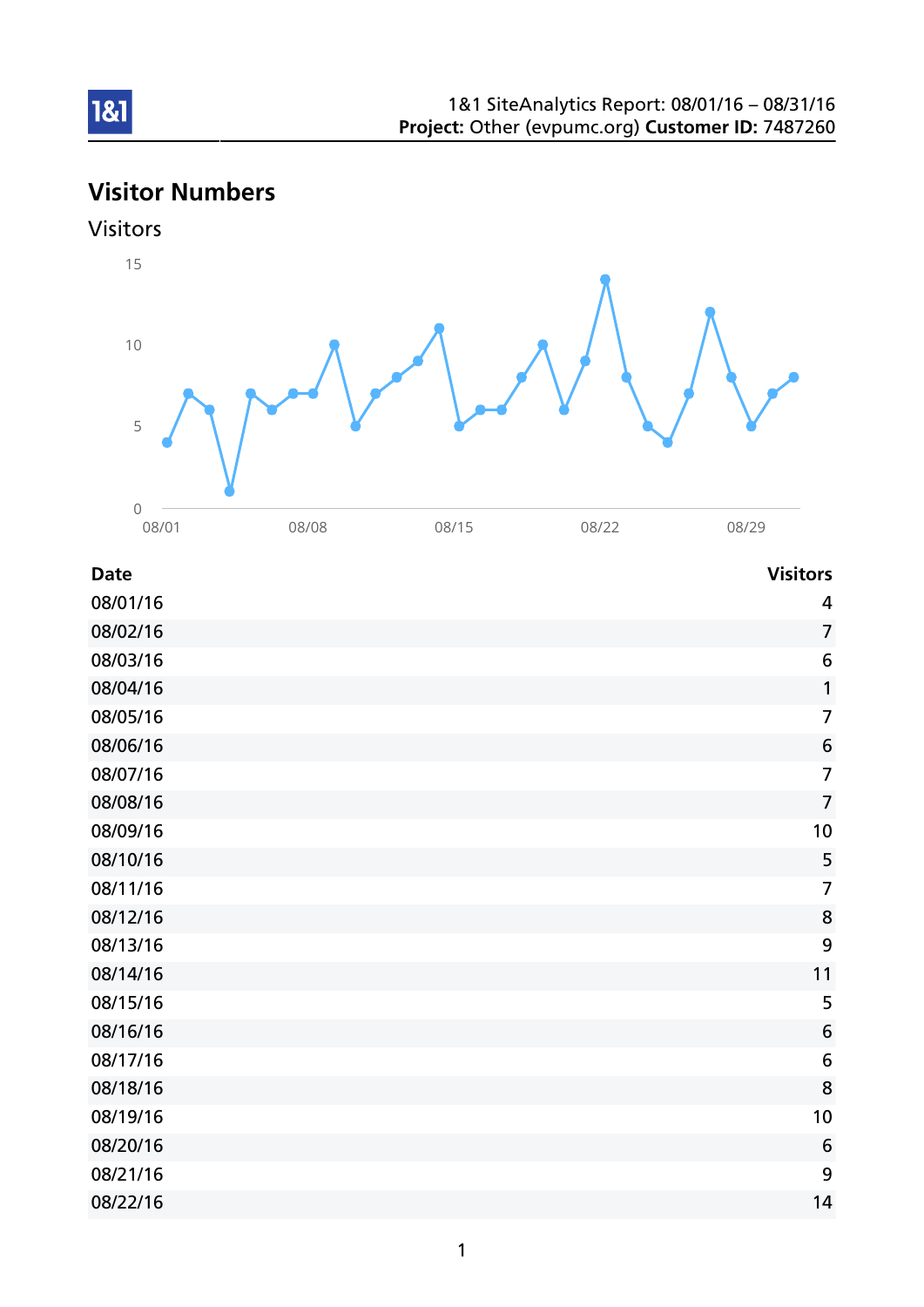| 1&1 SiteAnalytics Report: 08/01/16 - 08/31/16    |  |
|--------------------------------------------------|--|
| Project: Other (evpumc.org) Customer ID: 7487260 |  |

| <b>Date</b>  | <b>Visitors</b> |
|--------------|-----------------|
| 08/23/16     | 8               |
| 08/24/16     | 5               |
| 08/25/16     | 4               |
| 08/26/16     | $\overline{7}$  |
| 08/27/16     | 12              |
| 08/28/16     | 8               |
| 08/29/16     | 5               |
| 08/30/16     | $\overline{7}$  |
| 08/31/16     | 8               |
| <b>Total</b> | 223             |

## Sessions

1&1



## Date Sessions and the Sessions of the Sessions of the Sessions of the Sessions of the Sessions of the Sessions

| 08/01/16 | 4              |
|----------|----------------|
| 08/02/16 | $\overline{7}$ |
| 08/03/16 | 6              |
| 08/04/16 | 1              |
| 08/05/16 | 7              |
| 08/06/16 | 6              |
| 08/07/16 | $\overline{7}$ |
| 08/08/16 | 7              |
| 08/09/16 | 11             |
| 08/10/16 | 5              |
| 08/11/16 | 7              |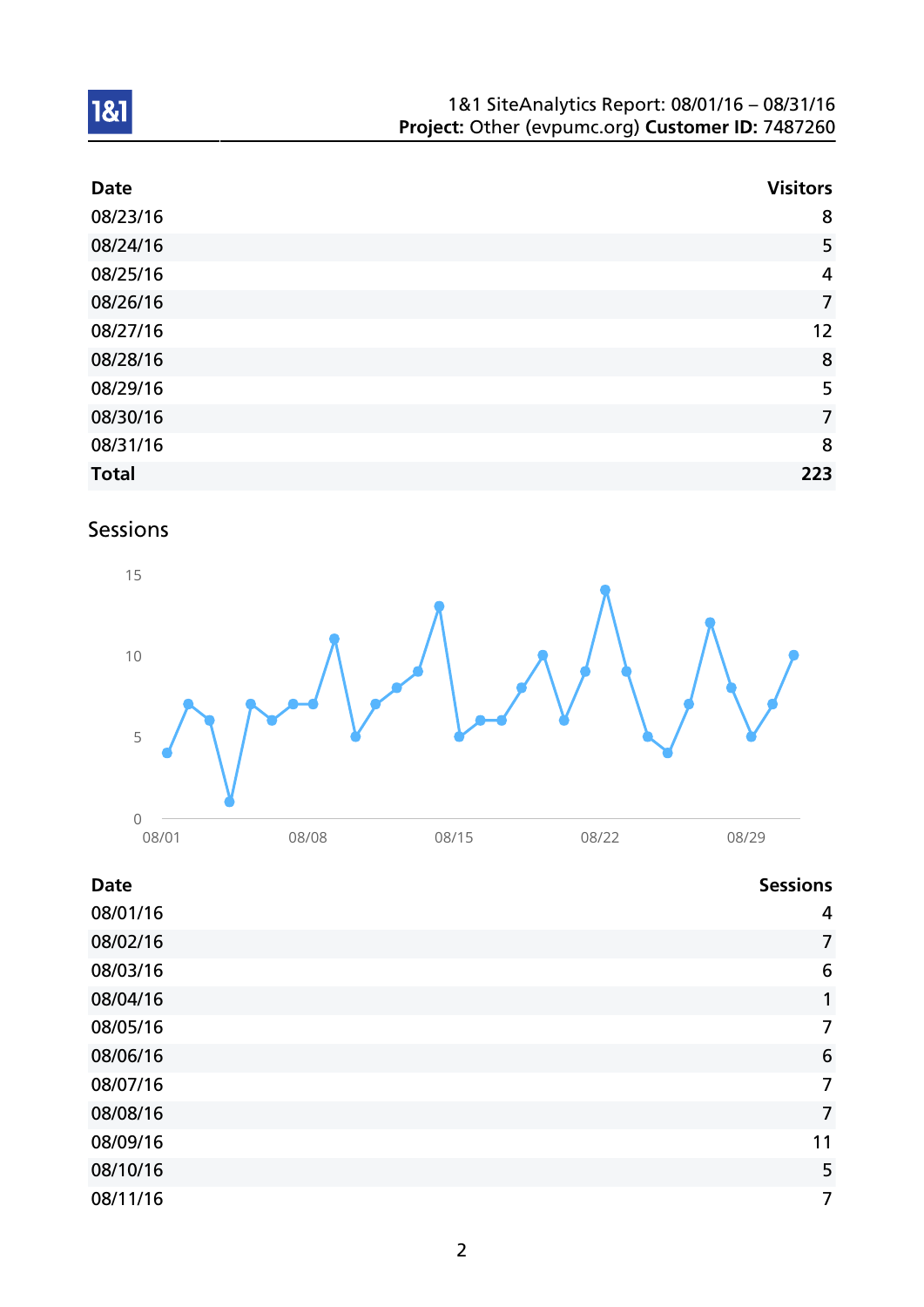| 1&1 SiteAnalytics Report: 08/01/16 - 08/31/16    |
|--------------------------------------------------|
| Project: Other (evpumc.org) Customer ID: 7487260 |

| <b>Date</b>  | <b>Sessions</b>         |
|--------------|-------------------------|
| 08/12/16     | 8                       |
| 08/13/16     | 9                       |
| 08/14/16     | 13                      |
| 08/15/16     | 5                       |
| 08/16/16     | 6                       |
| 08/17/16     | 6                       |
| 08/18/16     | 8                       |
| 08/19/16     | 10                      |
| 08/20/16     | 6                       |
| 08/21/16     | 9                       |
| 08/22/16     | 14                      |
| 08/23/16     | 9                       |
| 08/24/16     | 5                       |
| 08/25/16     | $\overline{\mathbf{4}}$ |
| 08/26/16     | $\overline{7}$          |
| 08/27/16     | 12                      |
| 08/28/16     | 8                       |
| 08/29/16     | 5                       |
| 08/30/16     | $\overline{7}$          |
| 08/31/16     | 10                      |
| <b>Total</b> | 229                     |

1&1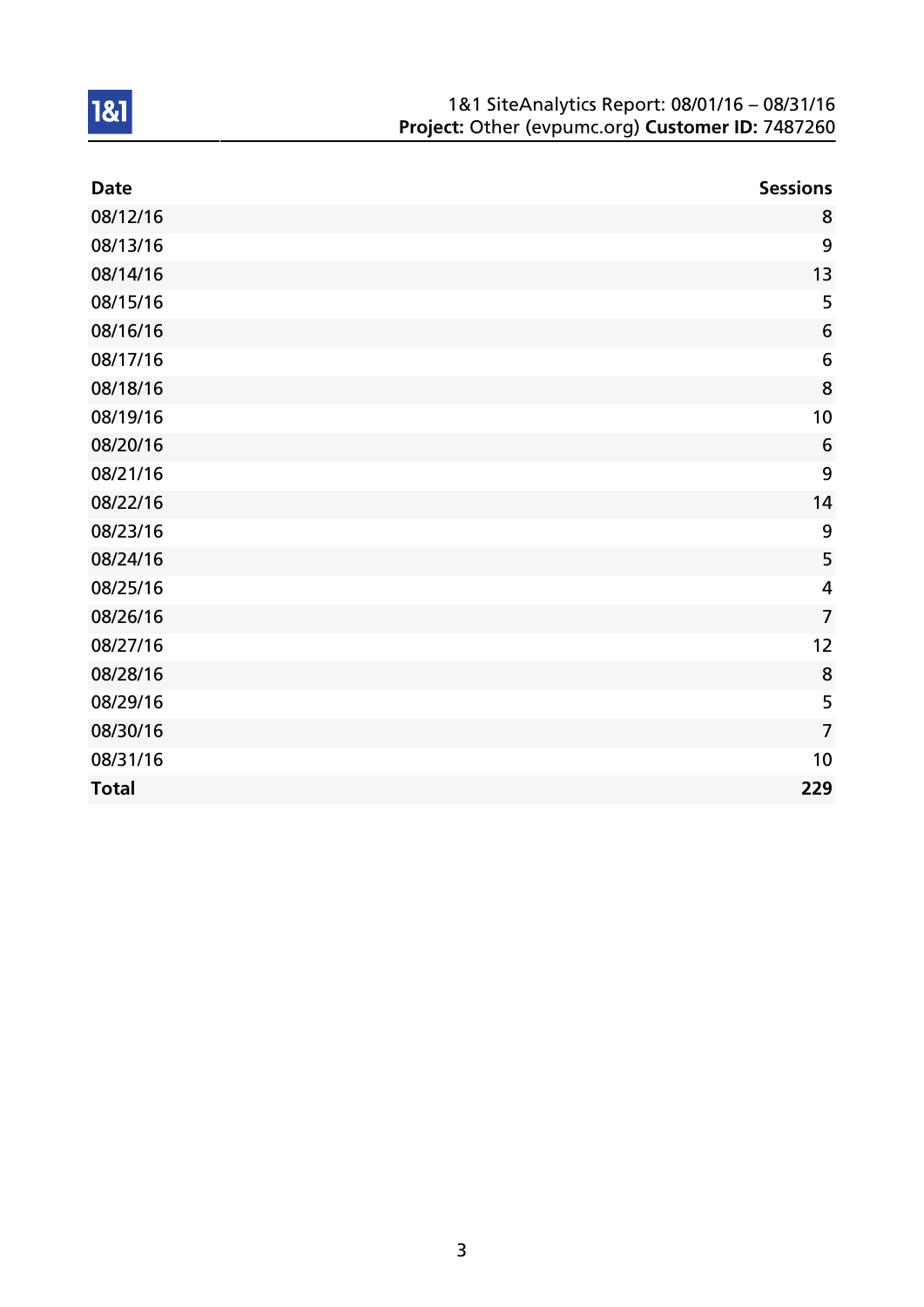

## Search Engine Robots

181



| <b>Search Engine Robots</b> | <b>Sessions</b> | Percentage |
|-----------------------------|-----------------|------------|
| bingbot/2.0                 | 575             | 46.98%     |
| Baiduspider/2.0             | 104             | 8.50%      |
| YandexBot/3.0               | 78              | 6.37%      |
| spbot/5.0.2                 | 69              | 5.64%      |
| Yahoo! Slurp                | 66              | 5.39%      |
| AhrefsBot/5.1               | 41              | 3.35%      |
| panscient.com               | 36              | 2.94%      |
| Googlebot/2.1               | 33              | 2.70%      |
| <b>SEOkicks-Robot</b>       | 32              | 2.61%      |
| Mail.RU_Bot/2.0             | 23              | 1.88%      |
| MegaIndex.ru/2.0            | 23              | 1.88%      |
| Wotbox/2.01                 | 23              | 1.88%      |
| Googlebot-Mobile            | 22              | 1.80%      |
| msnbot-media/1.1            | 20              | 1.63%      |
| LinkWalker/3.0              | 19              | 1.55%      |
| SiteExplorer/1.0b           | 16              | 1.31%      |
| Dataprovider/6.101          | 11              | 0.90%      |
| WikiDo/1.1                  | 8               | 0.65%      |
| SafeDNSBot                  | 5               | 0.41%      |
| Exabot/3.0                  | 4               | 0.33%      |
| SeznamBot/3.2               | 4               | 0.33%      |
| DowntimeDetector/1.0        | $\overline{2}$  | 0.16%      |
| Googlebot-Mobile/2.1        | $\overline{2}$  | 0.16%      |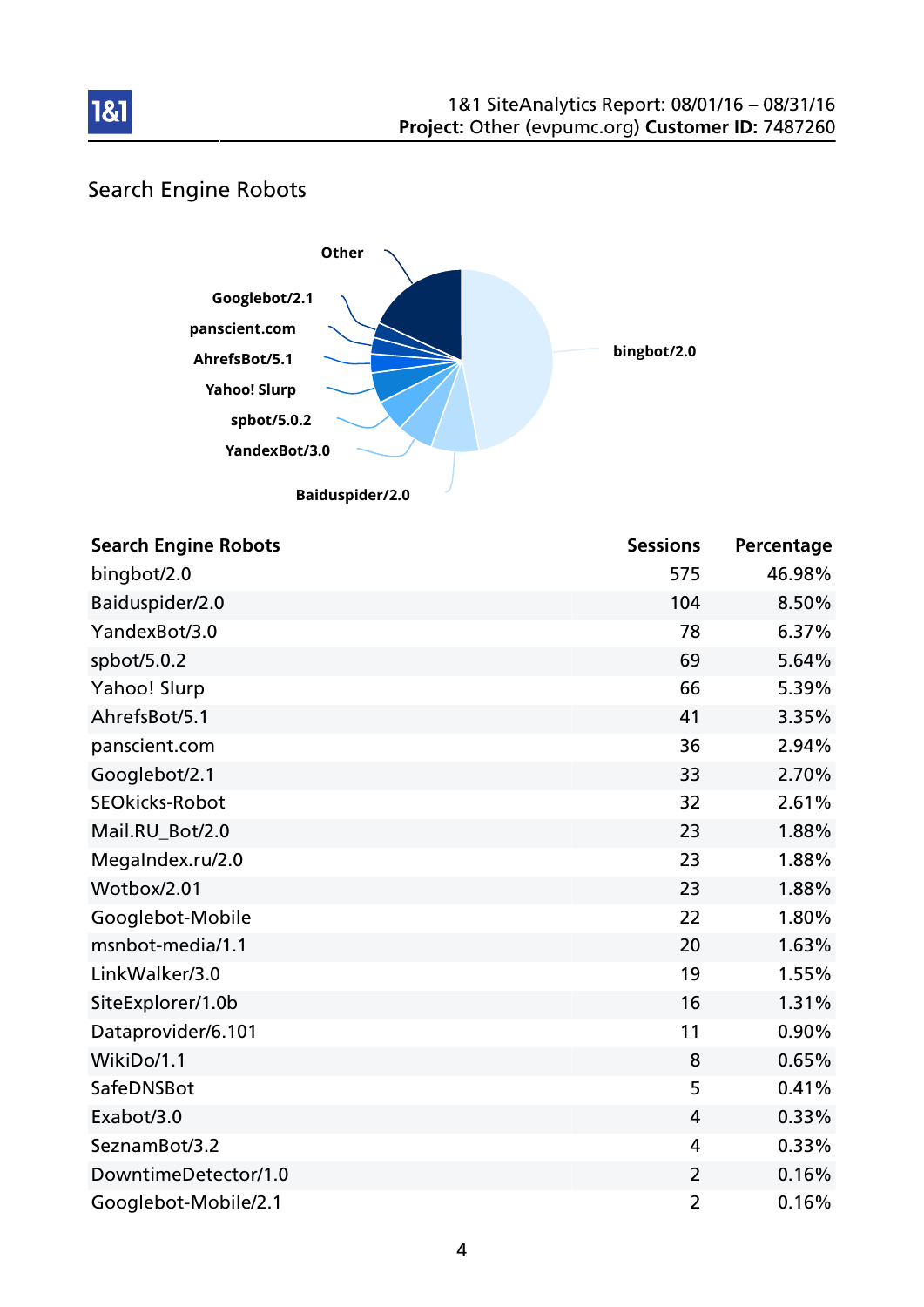| <b>Search Engine Robots</b> | <b>Sessions</b> | Percentage |
|-----------------------------|-----------------|------------|
| SurveyBot/2.3               | $\overline{2}$  | 0.16%      |
| CCBot/2.0                   |                 | 0.08%      |
| DomainSigmaCrawler/0.1      | 1               | 0.08%      |
| Google favicon              | 1               | 0.08%      |
| Scrapy/1.1.1                | 1               | 0.08%      |
| Whibse                      | 1               | 0.08%      |
| vebidoobot                  | 1               | 0.08%      |
| <b>Total</b>                | 1,224           | 100.00%    |

## Page Analysis

1&1

## Most Frequently Visited Pages



| <b>Pages</b>       | <b>Sessions</b> | Percentage |
|--------------------|-----------------|------------|
| /Default.htm       | 241             | 55.28%     |
| /Announce.htm      | 30              | 6.88%      |
| /Elim.htm          | 20              | 4.59%      |
| /NewsLetterIdx.htm | 19              | 4.36%      |
| /Calendar.htm      | 16              | 3.67%      |
| /Sermons.htm       | 13              | 2.98%      |
| /St Johns.htm      | 12              | 2.75%      |
| /Believe.htm       | 11              | 2.52%      |
| /M-Statement.htm   | 11              | 2.52%      |
| /Stats.htm         | 10              | 2.29%      |
| <b>Morship.htm</b> | 8               | 1.83%      |
| /web_links.htm     | 8               | 1.83%      |

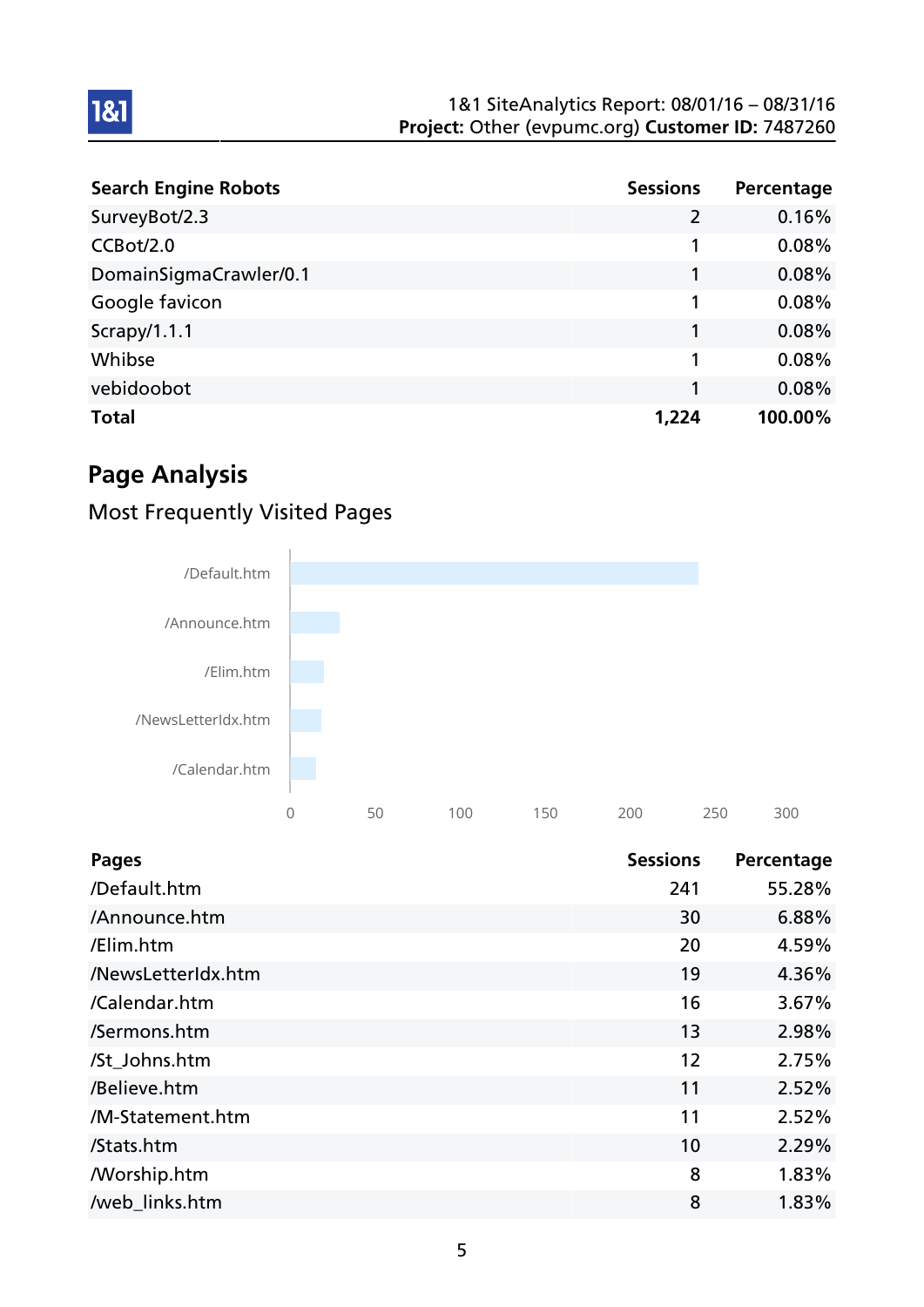| <b>Pages</b>             | <b>Sessions</b> | Percentage |
|--------------------------|-----------------|------------|
| /St Johns-HISTORY.htm    | 5               | 1.15%      |
| /Elim-HISTORY.htm        | 4               | 0.92%      |
| /CalendarOld.htm         | 3               | 0.69%      |
| /Elim_M-Statement.htm    | 3               | 0.69%      |
| /StJohns_M-Statement.htm | 3               | 0.69%      |
| /missions.htm            | 3               | 0.69%      |
| /valley_views0813.htm    | 3               | 0.69%      |
| /valley_views0913.htm    | 3               | 0.69%      |
| /valley_views1013.htm    | 3               | 0.69%      |
| /valley_views1113.htm    | 3               | 0.69%      |
| /Announce102608.htm      | 2               | 0.46%      |
| /Ann-old.htm             | 1               | 0.23%      |
| /Bulletins-old.htm       | 1               | 0.23%      |
| <b>Total</b>             | 436             | 100.00%    |

## Keywords

1&1



| <b>Keywords</b>                          | <b>Sessions</b> |
|------------------------------------------|-----------------|
| elimsport united methodist church        |                 |
| elimsport valley united methodist parish |                 |
| evpumc.org                               |                 |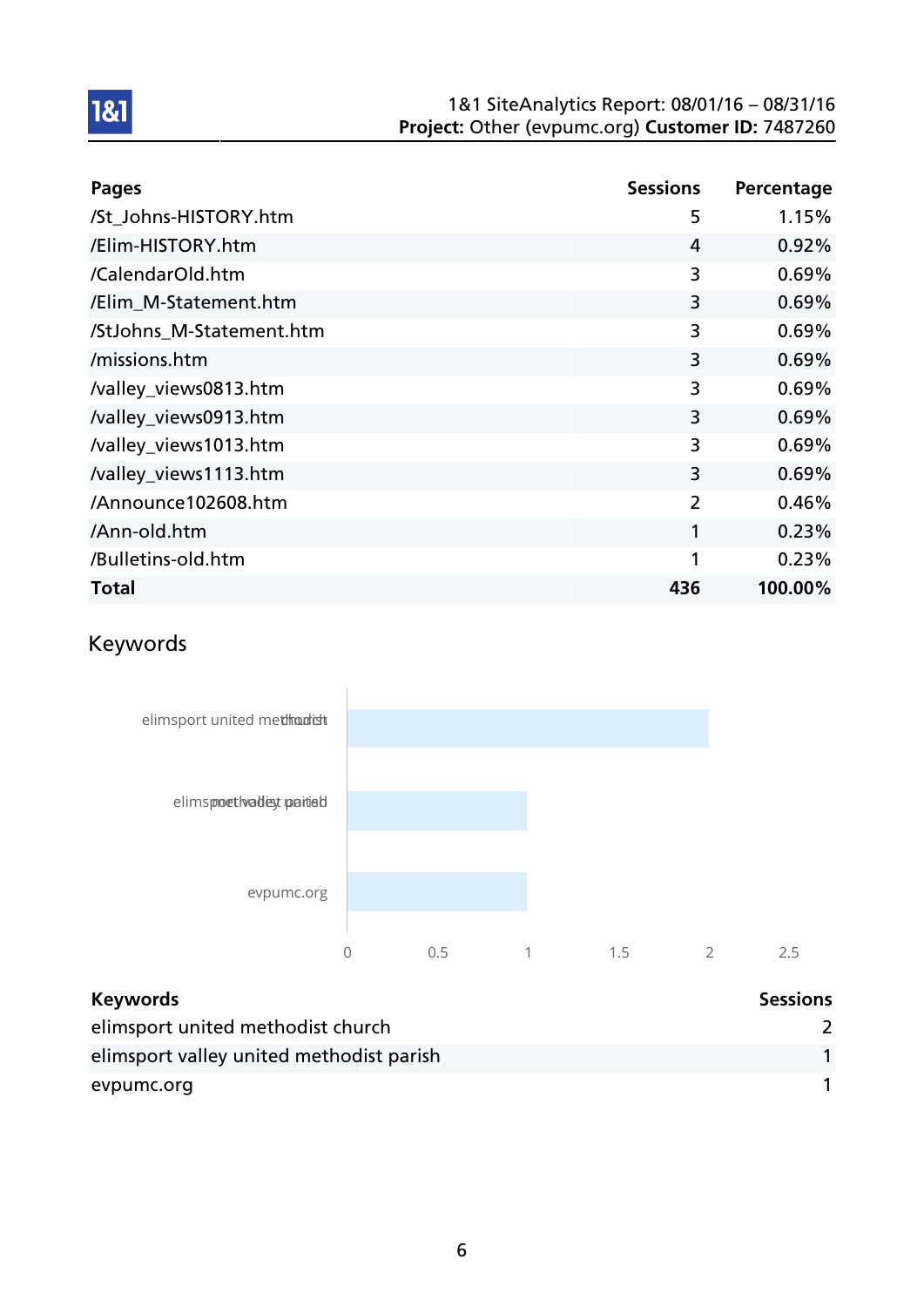

## Referring Pages



| <b>Pages</b>                                           | <b>Sessions</b> |
|--------------------------------------------------------|-----------------|
| https://www.google.com/                                | 13              |
| http://pizza-tycoon.com/                               | 4               |
| http://burger-imperia.com/                             | $\overline{2}$  |
| http://google.com                                      | $\overline{2}$  |
| http://www.bing.com/search                             | 2               |
| http://yandex.ru/clck/jsredir                          | $\overline{2}$  |
| https://www.bing.com/                                  | 2               |
| EVPUMC.org/                                            | 1               |
| http://denneb.org                                      | 1               |
| http://l.facebook.com/l.php                            | 1               |
| http://m.baidu.com/s                                   | 1               |
| http://susumc.org/index.php/lewisburg                  | 1               |
| http://www.baidu.com/s                                 | 1               |
| http://www.google.com/                                 | 1               |
| http://www.google.com/search                           | 1               |
| http://www.google.com/url                              | 1               |
| http://www.susumc.org/index.php/lewisburg              | 1               |
| http://www.umc.org/find-a-church/church/22258          | 1               |
| http://www.yellowbook.com/s/churches/centre-county-pa/ | 1               |
| https://www.facebook.com/                              | 1               |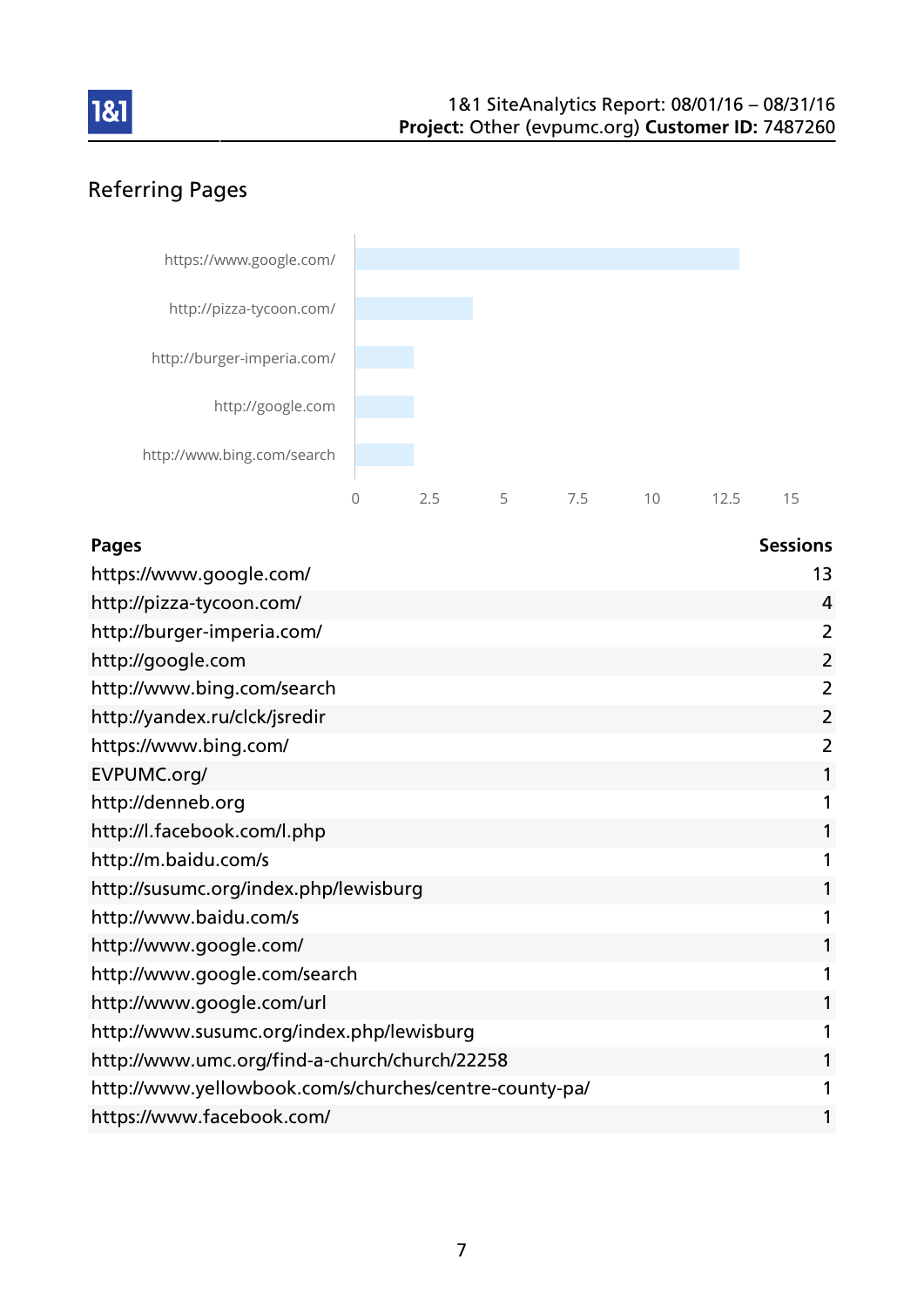

# Browsers & Systems

Browsers

1&1



**Firefox**

| <b>Browsers</b>                  | <b>Sessions</b> | Percentage |
|----------------------------------|-----------------|------------|
| Chrome                           | 72              | 31.44%     |
| Firefox                          | 51              | 22.27%     |
| IE                               | 42              | 18.34%     |
| <b>Chrome Mobile</b>             | 15              | 6.55%      |
| Opera                            | $\overline{7}$  | 3.06%      |
| Safari mobile                    | 4               | 1.75%      |
| Microsoft Edge                   | 3               | 1.31%      |
| Safari                           | 3               | 1.31%      |
| <b>CURL</b>                      | 3               | 1.31%      |
| <b>Android HttpURLConnection</b> | $\overline{2}$  | 0.87%      |
| Chromium                         | 1               | 0.44%      |
| Iron                             | 1               | 0.44%      |
| Java                             | 1               | 0.44%      |
| Lynx                             | 1               | 0.44%      |
| Mozilla                          | 1               | 0.44%      |
| <b>Samsung Browser</b>           | 1               | 0.44%      |
| WinHTTP                          | 1               | 0.44%      |
| Yandex.Browser                   | 1               | 0.44%      |
| Could not be identified          | 19              | 8.30%      |
| <b>Total</b>                     | 229             | 100.00%    |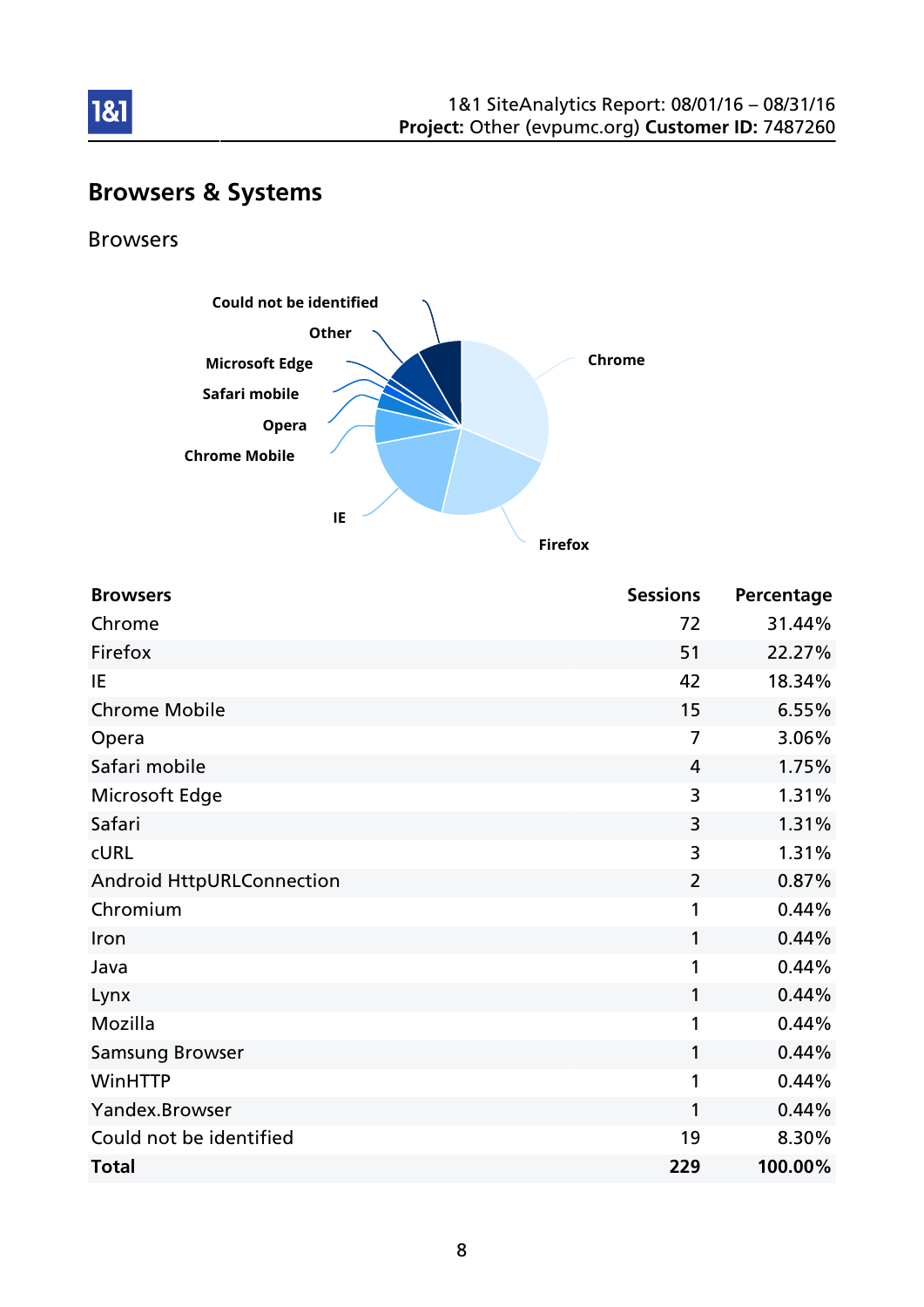

## Operating Systems



| <b>Operating Systems</b> | <b>Sessions</b> | Percentage |
|--------------------------|-----------------|------------|
| Windows                  | 146             | 63.76%     |
| Linux                    | 23              | 10.04%     |
| Android                  | 18              | 7.86%      |
| OS X                     | 14              | 6.11%      |
| iOS                      | 4               | 1.75%      |
| Chrome OS                | 3               | 1.31%      |
| <b>JVM</b>               | 1               | 0.44%      |
| Could not be identified  | 20              | 8.73%      |
| <b>Total</b>             | 229             | 100.00%    |

## Visitor Locations

| Countries            |                 |            |
|----------------------|-----------------|------------|
| <b>Countries</b>     | <b>Sessions</b> | Percentage |
| <b>United States</b> | 146             | 63.76%     |
| Ukraine              | 15              | 6.55%      |
| Germany              | 10              | 4.37%      |
| Russia               | 10              | 4.37%      |
| France               | 9               | 3.93%      |
| China                | 6               | 2.62%      |
| Canada               | 4               | 1.75%      |
| India                | 3               | 1.31%      |
| Austria              | $\overline{2}$  | 0.87%      |
| Poland               | $\overline{2}$  | 0.87%      |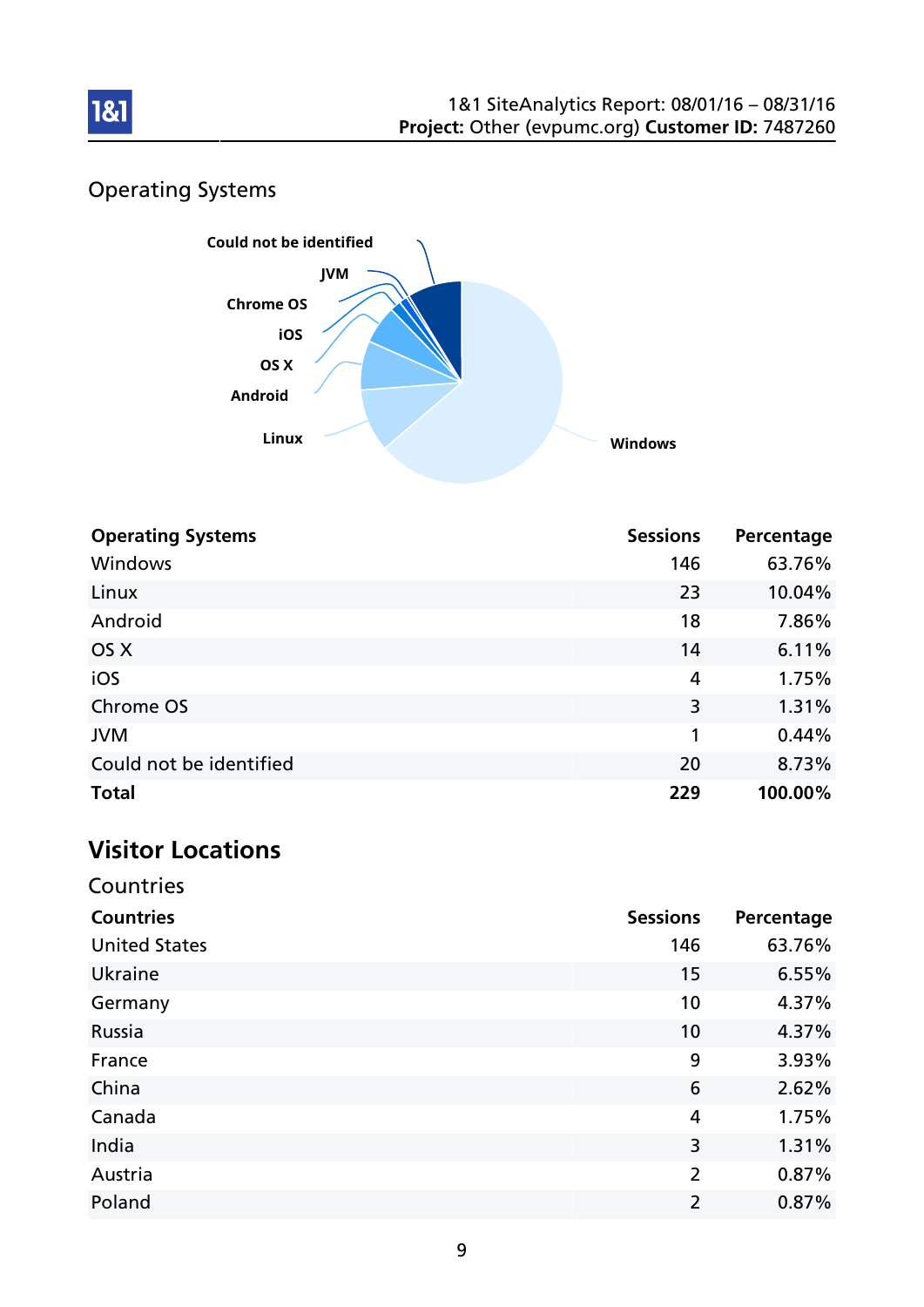| <b>Countries</b>            | <b>Sessions</b> | Percentage |
|-----------------------------|-----------------|------------|
| <b>United Arab Emirates</b> |                 | 0.44%      |
| Australia                   | 1               | 0.44%      |
| <b>Brazil</b>               | 1               | 0.44%      |
| <b>Czech Republic</b>       | 1               | 0.44%      |
| <b>United Kingdom</b>       | 1               | 0.44%      |
| Indonesia                   | 1               | 0.44%      |
| Lithuania                   | 1               | 0.44%      |
| <b>Netherlands</b>          | 1               | 0.44%      |
| Romania                     | 1               | 0.44%      |
| Seychelles                  | 1               | 0.44%      |
| Could not be identified     | 12              | 5.24%      |
| <b>Total</b>                | 229             | 100.00%    |

## **Continents**

1&1

| <b>Continents</b>       | <b>Sessions</b> | Percentage |
|-------------------------|-----------------|------------|
| <b>North America</b>    | 150             | 65.50%     |
| Europe                  | 53              | 23.14%     |
| Asia                    | 11              | 4.80%      |
| Africa                  | 1               | 0.44%      |
| Oceania                 | 1               | 0.44%      |
| South America           | 1               | 0.44%      |
| Could not be identified | 12              | 5.24%      |
| <b>Total</b>            | 229             | 100.00%    |

## Information about the evaluations

### Visitors

This evaluation shows how many visitors accessed your website. Visitors are uniquely identified on the basis of the IP address and the browser ID. If a visitor goes to your website more than once a day, only one visitor is counted.

### Sessions

This evaluation shows the number of sessions. A session starts when a visitor accesses your website and ends when he or she leaves it. A session ends automatically after 30 minutes without activity. If a visitor goes to your website more than once a day, multiple sessions are counted.